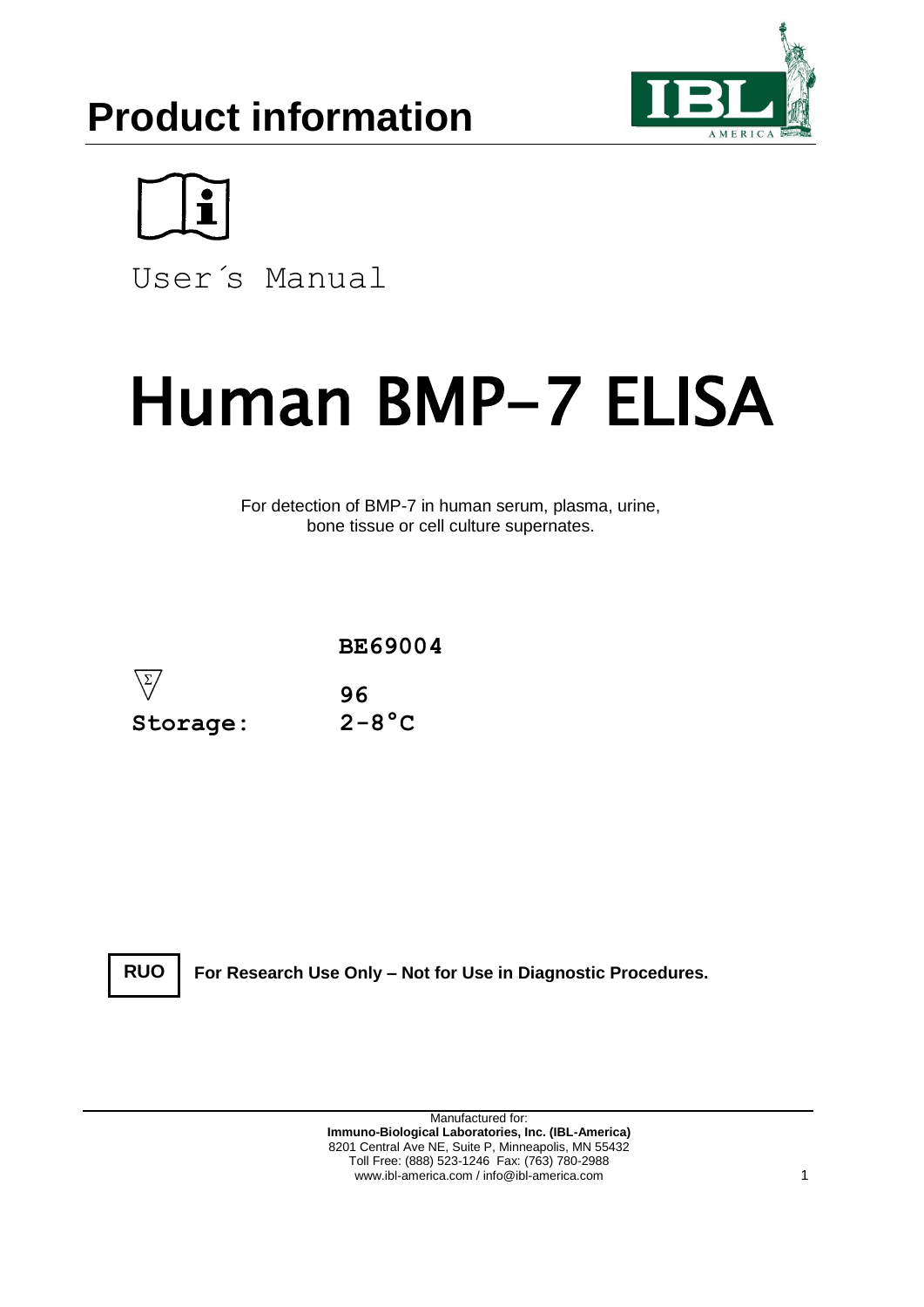# **1 INTRODUCTION**

# **1.1 Intended Use**

For detection of BMP-7 in human serum, plasma, urine, bone tissue or cell culture supernates. For research use only, not for use in diagnostic procedures.

# **1.2 Background**

Bone morphogenetic protein 7 or BMP7 (also known as osteogenic protein-1 or OP-1) is a member of the TGF-β superfamily. It is expressed in the brain, kidneys and bladder. Like other members of the bone morphogenetic protein family of proteins, it plays a key role in the transformation of mesenchymal cells into bone and cartilage. It is inhibited by noggin and a similar protein, chordin, which are expressed in the Spemann-Mangold Organizer. BMP7 induces the phosphorylation of SMAD1 and SMAD5, which in turn induce transcription of numerous osteogenic genes. It has been demonstrated that BMP7 treatment is sufficient to induce all of the genetic markers of osteoblast differentiation in many cell types.

# **2 PRINCIPLE OF THE TEST**

This kit was based on sandwich enzyme-linked immune-sorbent assay technology. Anti-BMP-7 polyclonal antibody was pre-coated onto 96-well plates. And the biotin conjugated anti-BMP-7 polyclonal antibody was used as detection antibodies. The standards, test samples and biotin conjugated detection antibody were added to the wells subsequently, and wash with wash buffer. Avidin-Biotin-Peroxidase Complex was added and unbound conjugates were washed away with wash buffer. TMB substrates were used to visualize HRP enzymatic reaction. TMB was catalyzed by HRP to produce a blue color product that changed into yellow after adding acidic stop solution. The density of yellow is proportional to the BMP-7 amount of sample captured in plate. Read the O.D. absorbance at 450nm in a microplate reader, and then the concentration of BMP-7 can be calculated.

# **3 WARNINGS AND PRECAUTIONS**

- 
- 1. This kit is for research use only, not for use in diagnostic procedures.<br>2. Before the experiment, centrifuge each kit component for several minutes to 2. Before the experiment, centrifuge each kit component for several minutes to bring down all reagents to the bottom of tubes.
- 3. It is recommend to measure each standard and sample in duplicate.
- 4. Do NOT let the plate completely dry at any time! Since the dry condition can inactivate the biological material on the plate.
- 5. Do not reuse pipette tips and tubes to avoid cross contamination.
- 6. Do not use the expired components or the components from different lot numbers.
- 7. To avoid the marginal effect of plate incubation for temperature differences (the marginal wells always get stronger reaction), it is recommend to equilibrate the ABC working solution and TMB substrate for at least 30 min at  $37^\circ$ before adding to wells.
- 8. The TMB substrate (Kit Component 8) is colorless and transparent before use. If not, please contact us for replacement.

# **4 REAGENTS**

#### **4.1 Reagents provided**

- 1. One 96-well plate pre-coated with anti-human BMP-7 antibody
- 2. Lyophilized human BMP-7 standards: 2 tubes (10ng / tube)
- 3. Sample / Standard diluent buffer: 30ml
- 4. Biotin conjugated anti-human BMP-7 antibody (Concentrated): 130μl. Dilution: 1:100
- 5. Antibody diluent buffer: 12ml
- 6. Avidin-Biotin-Peroxidase Complex (ABC) (Concentrated): 130μl. Dilution: 1:100
- 7. ABC diluent buffer: 12ml
- 8. TMB substrate: 10ml
- 9. Stop solution: 10ml
- 10. Wash buffer(25X): 30ml

# **4.2 Materials required but not provided**

- 1. 37°incubator
- 2. Microplate reader (wavelength: 450nm)
- 3. Precise pipette and disposable pipette tips
- 4. Automated plate washer
- 5. ELISA shaker
- 6. 1.5ml of Eppendorf tubes
- 7. Plate cover
- 8. Absorbent filter papers
- 9. Plastic or glass container with volume of above 1L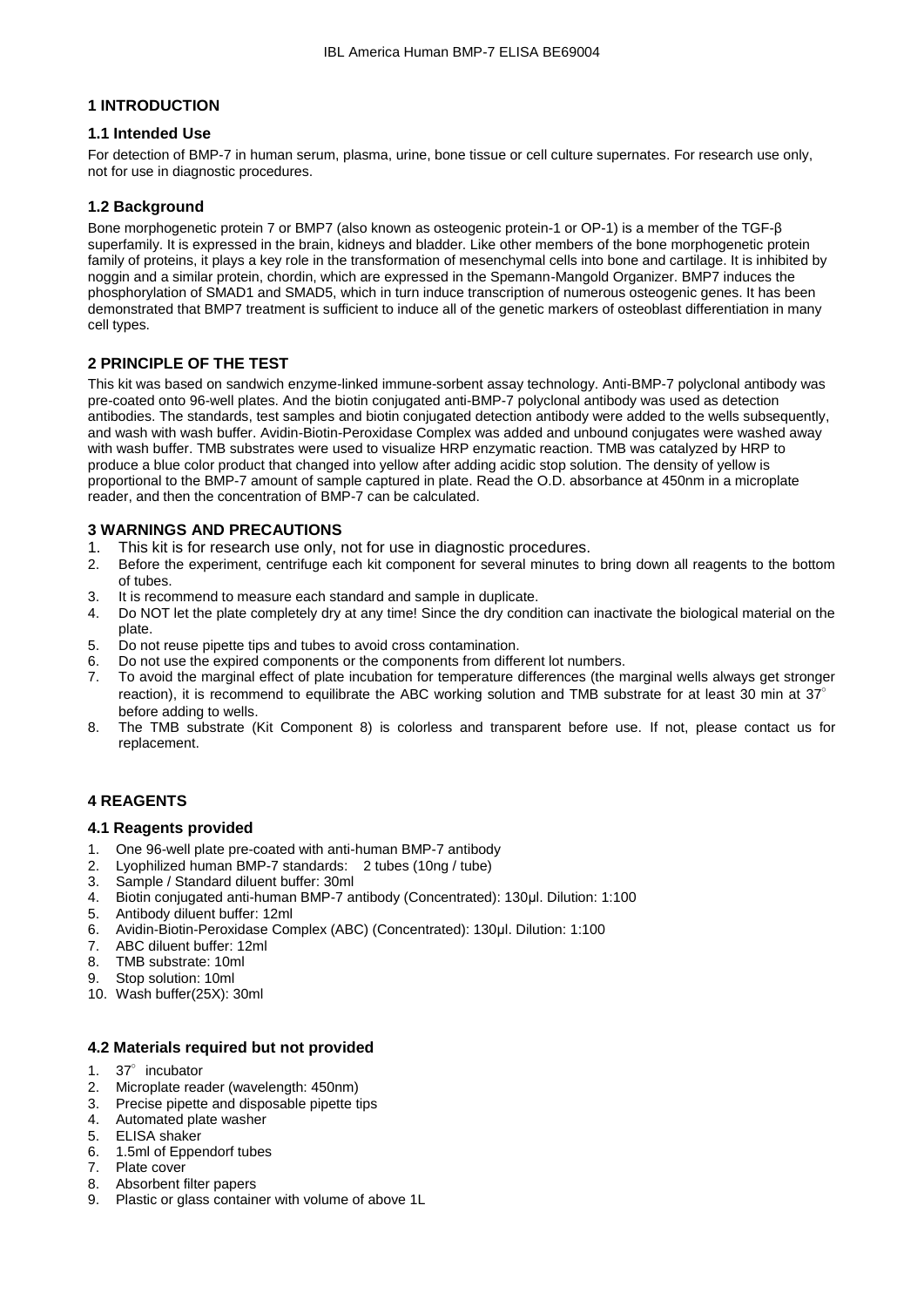#### **4.3 Storage Conditions / Expiration**

Store at 4℃ for frequent use, at -20℃ for 8 months.

#### **4.4 Preparation of sample and reagents**

#### **1. Sample**

Isolate the test samples soon after collecting, then, analyze immediately (within 2 hours). Or aliquot and store at -20° for long term. Avoid multiple freeze-thaw cycles.

**Cell culture supernatants:** Centrifuge to remove precipitate, analyze immediately or aliquot and store at -20°.

 **Bone Tissue:** Extract demineralized bone samples in 4 M Guanidine-HCl and protease inhibitors. Dissolve the final sample in 2 M Guanidine-HCl.

 $\div$  **Serum:** Coagulate the serum at room temperature (about 4 hours). Centrifuge at approximately 1000  $\times$  g for 15 min. Analyze the serum immediately or aliquot and store at -20℃.

 **Plasma:** Collect plasma with heparin or EDTA as the anticoagulant. Centrifuge for 15min at 2-8°C at 1500 x g within 30 min of collection. Analyze immediately or aliquot and store frozen at -20°C. **Citrate can not be used as anticoagulant here.**

**Note:** 1. Coagulate blood samples completely, then, centrifuge, and avoid hemolysis and particles.

2. NaN<sup>3</sup> can not be used as test sample preservative, since it is the inhibitor for HRP.

#### **>> Sample Dilution Guideline**

End user should estimate the concentration of the target protein in the test sample first, and select a proper dilution factor to make the diluted target protein concentration falls the optimal detection range of the kit. Dilute the sample with the provided diluent buffer, and several trials may be necessary in practice. The test sample must be well mixed with the diluent buffer.

 **High target protein concentration (20-200 ng/ml)**: Dilution: 1:100. i.e. Add 1μl of sample into 99 μl of Sample / Standard diluent buffer (Kit Component 3).

 **Medium target protein concentration (2-20 ng/ml)**: Dilution: 1:10. i.e. Add 10 μl of sample into 90 μl of Sample / Standard diluent buffer (Kit Component 3).

 **Low target protein concentration (31.2-2000 pg/ml)**: Dilution: 1:2. i.e. Add 50 μl of sample into 50 μl of Sample / Standard diluent buffer (Kit Component 3).

**Very low target protein concentration (≤31.2 pg/ml)**: Unnecessary to dilute, or dilute at 1:2.

#### **2. Wash buffer**

Dilute the concentrated Wash buffer 25-fold (1:25) with distilled water (i.e. add 30ml of concentrated wash buffer into 720ml of distilled water).

#### **3. Standard**

Reconstitution of the Lyophilized human BMP-7 standard (Kit Component 2): standard solution should be prepared no more than 2 hours prior to the experiment. Two tubes of standard are included in each kit. Use one tube for each experiment. **(Note: Do not dilute the standard directly in the plate)**

a. 10,000 pg/ml of standard solution: Add **1 ml** of Sample / Standard diluent buffer (Kit Component 3) into one Standard (Kit Component 2) tube, keep the tube at room temperature for 10 min and mix thoroughly.

b. 2000pg/ml of standard solution: Add **0.2 ml** of the above 10ng/ml standard solution into **0.8 ml** sample diluent buffer (Kit Component 3) and mix thoroughly.

c. 1000 pg/ml  $\rightarrow$  31.2 pg/ml of standard solutions: Label 6 Eppendorf tubes with 1000 pg/ml, 500 pg/ml, 250 pg/ml, 125 pg/ml, 62.5 pg/ml, 31.2 pg/ml, respectively. Aliquot **0.3 ml** of the Sample / Standard diluent buffer (Kit Component 3) into each tube. Add **0.3 ml** of the above 2000 pg/ml standard solution into 1st tube and mix thoroughly. Transfer **0.3 ml** from 1st tube to 2nd tube and mix thoroughly. Transfer **0.3 ml** from 2nd tube to 3rd tube and mix thoroughly, and so on.



#### BMP-7 Protein Standards [pg/ml]

**Note**: The standard solutions are best used within 2 hours. The 10,000 pg/ml standard solution should be used within 12 hours. Or store at -20° for up to 48 hours. Avoid repeated freeze-thaw cycles.

**4. Preparation of Biotin conjugated anti-human BMP-7 antibody (Kit Component 4) working solution:** prepare no more than 2 hours before the experiment.

a.Calculate the total volume of the working solution: 0.1 ml / well × quantity of wells. (Allow 0.1-0.2 ml more than the total volume)

b.Dilute the Biotin conjugated anti-human BMP-7 antibody (Kit Component 4) with Antibody diluent buffer (Kit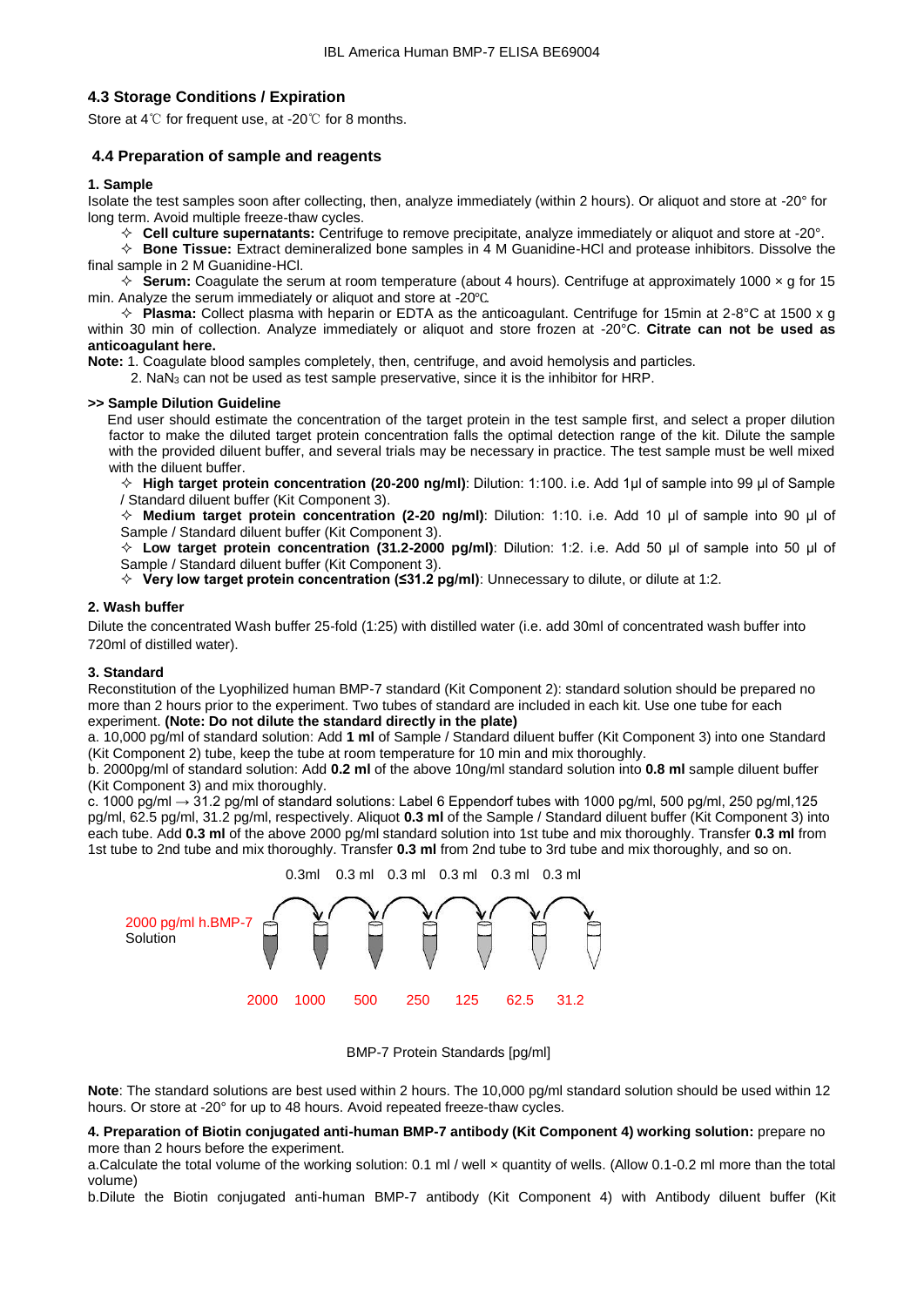Component 5) at 1:100 and mix thoroughly. i.e. Add 1 μl of Biotin conjugated anti-human BMP-7 antibody into 99 μl of Antibody diluent buffer.

#### **5. Preparation of Avidin-Biotin-Peroxidase Complex (ABC) (Kit Component 6) working solution:** prepare no more than 1 hour before the experiment.

- a. Calculate the total volume of the working solution: 0.1 ml / well x quantity of wells. (Allow 0.1-0.2 ml more than the total volume)
- b. Dilute the Avidin-Biotin-Peroxidase Complex (ABC) (Kit Component 6) with ABC diluent buffer (Kit Component 7) at 1:100 and mix thoroughly. i.e. Add 1 μl of Avidin-Biotin-Peroxidase Complex (ABC) into 99 μl of ABC diluent buffer.

# **5 ASSAY PROCEDURE**

#### **5.1 General Remarks**

Before adding to wells, equilibrate the ABC working solution and TMB substrate (Kit Component 8) for at least 30 minutes at 37°. It is recommended to plot a standard curve for each test.

# **5.2 Test Procedure**

- 1. Set standard, test sample and control (zero) wells on the pre-coated plate respectively, and then, record their positions. It is recommend to measure each standard and sample in duplicate.
- 2. Aliquot 0.1ml of 2000 pg/ml, 1000 pg/ml, 500 pg/ml, 250 pg/ml, 125 pg/ml, 62.5 pg/ml, 31.2 pg/ml standard solutions into the standard wells.
- 3. Add 0.1 ml of Sample / Standard diluent buffer (Kit Component 3) into the control (zero) well.
- 4. Add 0.1 ml of properly diluted sample (human serum, plasma, urine, bone tissue or cell culture supernates) into test sample wells.
- 5. Seal the plate with a cover and incubate at  $37^\circ$  for 90 min.
- 6. Remove the cover and discard the plate content, clap the plate on the absorbent filter papers or other absorbent material. **Do NOT let the wells completely dry at any time. Do not wash plate!**
- 7. Add 0.1 ml of Biotin conjugated anti-human BMP-7 antibody work solution into the above wells (standard, test sample & zero wells). Add the solution at the bottom of each well without touching the side wall.
- 8. Seal the plate with a cover and incubate at  $37^\circ$  for 60 min.
- 9. Remove the cover, and wash plate 3 times with Wash buffer (Kit Component 10) using one of the following methods: **Manual Washing:** Discard the solution in the plate without touching the side walls. Clap the plate on absorbent filter papers or other absorbent material. Fill each well completely with Wash buffer (Kit Component 10) and vortex mildly on ELISA shaker for 2 min, then aspirate contents from the plate, and clap the plate on absorbent filter papers or other absorbent material. Repeat this procedure two more times for a **total of THREE washes**.
	- **Automated Washing:** Aspirate all wells, then wash plate **THREE times** with Wash buffer (Kit Component 10) (overfilling wells with the buffer). After the final wash, invert plate, and clap the plate on absorbent filter papers or other absorbent material. It is recommended that the washer be set for a soaking time of 1 min or shaking.
- 10. Add 0.1 ml of ABC working solution into each well, cover the plate and incubate at 37° for 30 min.
- 11. Remove the cover and wash plate 5 times with Wash buffer (Kit Component 10), and each time let the wash buffer stay in the wells for 1-2 min. (See Step 9 for plate wash method).
- 12. Add 90 µl of TMB substrate (Kit Component 8) into each well, cover the plate and incubate at  $37^\circ$  in dark for 25-30 min. (**Note:** This incubation time is for reference use only, the optimal time should be determined by end user.) And the shades of blue can be seen in the first 3-4 wells (with most concentrated human BMP-7 standard solutions), the other wells show no obvious color.
- 13. Add 0.1 ml of Stop solution (Kit Component 9) into each well and mix thoroughly. The color changes into yellow immediately.
- 14. Read the O.D. absorbance at 450 nm in a microplate reader within 30 min after adding the stop solution.

#### **5.3 Results**

 For calculation, (the relative O.D.450) = (the O.D.<sup>450</sup> of each well) – (the O.D.<sup>450</sup> of Zero well). The standard curve can be plotted as the relative O.D.<sub>450</sub> of each standard solution (Y) vs. the respective concentration of the standard solution (X). The human BMP-7 concentration of the samples can be interpolated from the standard curve.  **Note:** If the samples measured were diluted, multiply the dilution factor to the concentrations from interpolation to obtain the concentration before dilution.

#### **6 QUALITY CONTROL**

Good laboratory practice requires that controls be run with each calibration curve. A statistically significant number of controls should be assayed to establish mean values and acceptable ranges to assure proper performance. It is recommended to use controls according to state and federal regulations. The use of controls is advised to assure the day to day validity of results. It is also recommended to make use of national or international Quality Assessment programs in order to ensure the accuracy of the results. Employ appropriate statistical methods for analysing control values and trends. If the results of the assay do not fit to the established acceptable ranges of control materials, results of unknowns should be considered invalid.